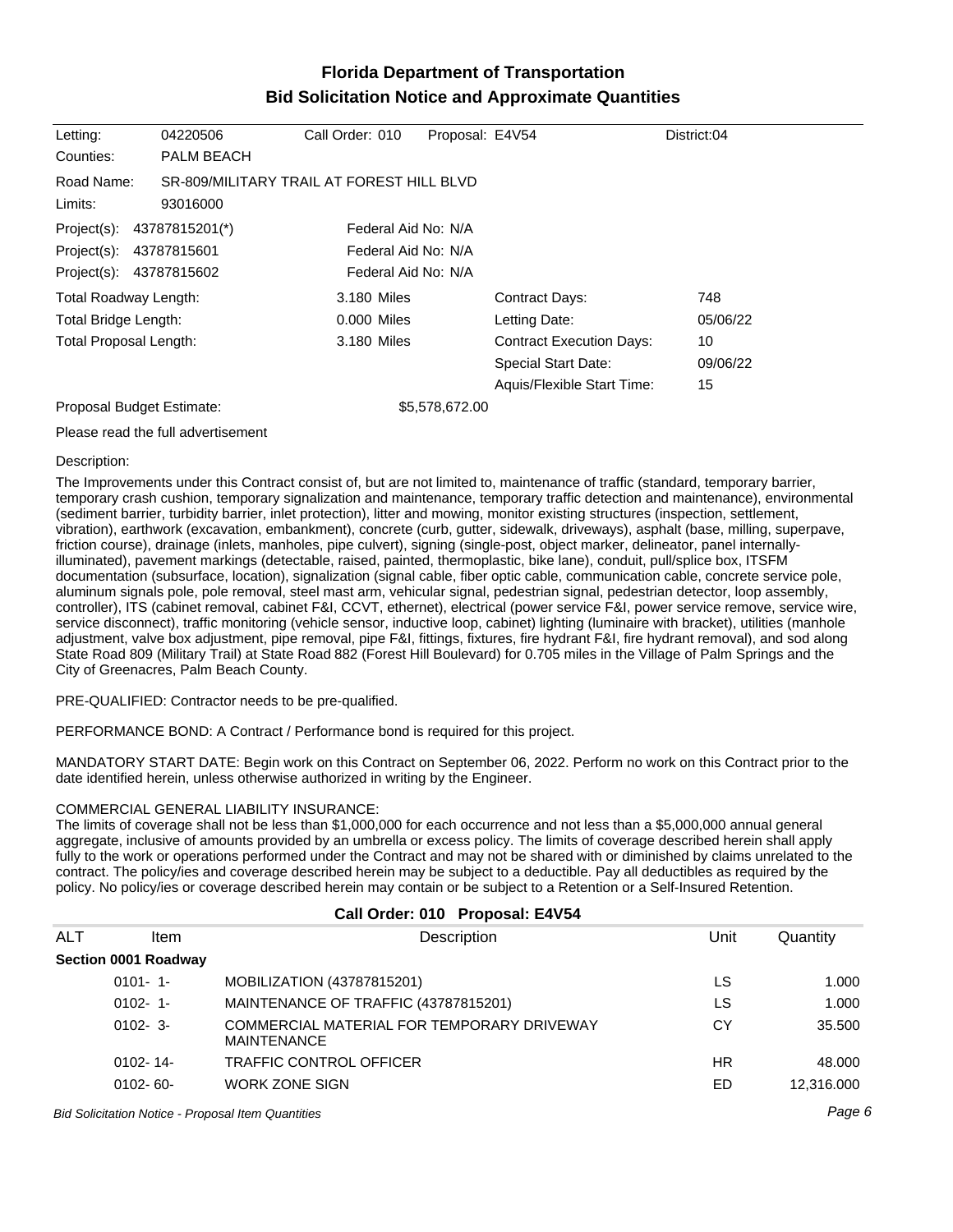**Call Order: 010 Proposal: E4V54**

| ALT | Item             | Description                                                                        | Unit      | Quantity    |
|-----|------------------|------------------------------------------------------------------------------------|-----------|-------------|
|     | 0102-61-         | <b>BUSINESS SIGN</b>                                                               | EA        | 5,316.000   |
|     | 0102-71-13       | TEMPORARY BARRIER, F&I, LOW PROFILE, CONCRETE                                      | LF        | 384.000     |
|     | 0102-71-16       | TEMPORARY BARRIER, F&I, FREE STANDING                                              | LF        | 60.000      |
|     | $0102 - 71 - 23$ | TEMPORARY BARRIER, RELOCATE, LOW PROFILE CONCRETE                                  | LF        | 552.000     |
|     | 0102-74-1        | CHANNELIZING DEVICE- TYPES I, II, DI, VP, DRUM, OR LCD                             | ED        | 72,051.000  |
|     | $0102 - 74 - 8$  | CHANNELIZING DEVICE- PEDESTRIAN LCD (LONGITUDINAL<br><b>CHANNELIZING DEVICE)</b>   | <b>FD</b> | 128,356.000 |
|     | $0102 - 76 -$    | ARROW BOARD / ADVANCE WARNING ARROW PANEL                                          | ED        | 1,075.000   |
|     | 0102-89-1        | TEMPORARY CRASH CUSHION, REDIRECTIVE OPTION                                        | LO        | 2.000       |
|     | 0102-99-         | PORTABLE CHANGEABLE MESSAGE SIGN, TEMPORARY                                        | ED        | 3,048.000   |
|     | 0102-104-        | TEMPORARY SIGNALIZATION AND MAINTENANCE, INTERSECTION                              | ED        | 748.000     |
|     | 0102-107-1       | TEMPORARY TRAFFIC DETECTION AND MAINTENANCE,<br><b>INTERSECTION</b>                | <b>ED</b> | 748.000     |
|     | $0104 - 10 - 3$  | <b>SEDIMENT BARRIER</b>                                                            | <b>LF</b> | 4,564.000   |
|     | $0104 - 11$      | <b>FLOATING TURBIDITY BARRIER</b>                                                  | LF        | 30.000      |
|     | 0104-18-         | <b>INLET PROTECTION SYSTEM</b>                                                     | EA        | 2.000       |
|     | $0107 - 1 -$     | LITTER REMOVAL                                                                     | AC        | 40.070      |
|     | $0107 - 2$       | <b>MOWING</b>                                                                      | AC        | 17.740      |
|     | $0108 - 1$       | MONITOR EXISTING STRUCTURES- INSPECTION AND SETTLEMENT<br>MONITORING (43787815201) | <b>LS</b> | 1.000       |
|     | $0108 - 2$       | MONITOR EXISTING STRUCTURES- VIBRATION MONITORING<br>(43787815201)                 | LS        | 1.000       |
|     | $0110 - 1 - 1$   | CLEARING & GRUBBING (43787815201)                                                  | <b>LS</b> | 1.000       |
|     | $0110 - 4 - 10$  | REMOVAL OF EXISTING CONCRETE                                                       | SY        | 6,168.000   |
|     | $0110 - 21 -$    | TREE PROTECTION BARRIER                                                            | LF        | 16.000      |
|     | $0120 - 1$       | REGULAR EXCAVATION                                                                 | CY        | 5,235.000   |
|     | $0120 - 6 -$     | <b>EMBANKMENT</b>                                                                  | <b>CY</b> | 165.000     |
|     | 0285-711-        | OPTIONAL BASE, BASE GROUP 11                                                       | SY        | 5,864.000   |
|     | 0327-70-6        | MILLING EXISTING ASPHALT PAVEMENT, 1 1/2" AVG DEPTH                                | SY        | 29,771.000  |
|     | 0334-1-13        | SUPERPAVE ASPHALTIC CONC, TRAFFIC C                                                | <b>TN</b> | 1,515.600   |
|     | 0337- 7-83       | ASPHALT CONCRETE FRICTION COURSE, TRAFFIC C, FC-12.5, PG 76-<br>22                 | <b>TN</b> | 2,939.900   |
|     | 0425-1-201       | INLETS, CURB, TYPE 9, <10'                                                         | EA        | 2.000       |
|     | 0425-1-351       | INLETS, CURB, TYPE P-5, <10'                                                       | EA        | 11.000      |
|     | 0425-1-355       | INLETS, CURB, TYPE P-5, PARTIAL                                                    | EA        | 1.000       |
|     | 0425-1-361       | INLETS, CURB, TYPE P-6, <10'                                                       | EA        | 4.000       |
|     | 0425-1-451       | INLETS, CURB, TYPE J-5, <10'                                                       | EA        | 1.000       |
|     | 0425-1-461       | INLETS, CURB, TYPE J-6, <10'                                                       | EA        | 1.000       |
|     | 0425-1-713       | INLETS, GUTTER, TYPE V, J BOT, <10'                                                | EA        | 1.000       |
|     | 0425-2-41        | MANHOLES, P-7, <10'                                                                | EA        | 1.000       |
|     | 0425-2-43        | MANHOLES, P-7, PARTIAL                                                             | EA        | 5.000       |
|     | 0425-2-61        | MANHOLES, P-8, <10'                                                                | EA        | 5.000       |
|     | 0425-2-63        | MANHOLES, P-8, PARTIAL                                                             | EA        | 1.000       |
|     | 0425-2-71        | MANHOLES, J-7, <10'                                                                | EA        | 1.000       |
|     | 0425-2-91        | MANHOLES, J-8, <10'                                                                | EA        | 1.000       |
|     | $0425 - 5 -$     | MANHOLE, ADJUST                                                                    | EA        | 17.000      |
|     |                  |                                                                                    |           |             |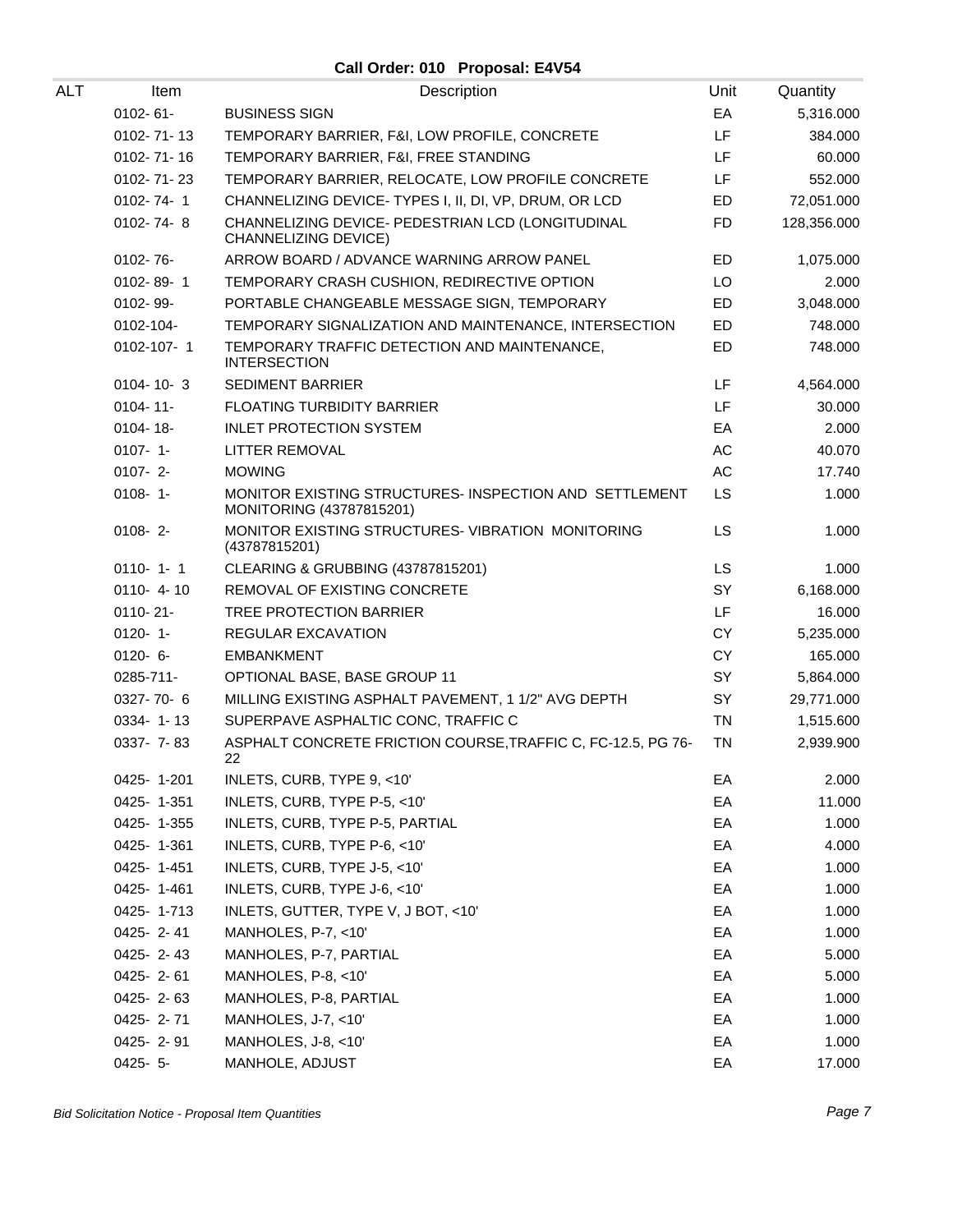| ALT | Item                        | Description                                                                                    | Unit      | Quantity  |
|-----|-----------------------------|------------------------------------------------------------------------------------------------|-----------|-----------|
|     | 0430-175-115                | PIPE CULVERT, OPTIONAL MATERIAL, ROUND, 15"S/CD                                                | LF.       | 12.000    |
|     | 0430-175-118                | PIPE CULVERT, OPTIONAL MATERIAL, ROUND, 18"S/CD                                                | LF        | 808.000   |
|     | 0430-175-124                | PIPE CULVERT, OPTIONAL MATERIAL, ROUND, 24"S/CD                                                | LF.       | 16.000    |
|     | 0430-175-136                | PIPE CULVERT, OPT MATERIAL, ROUND, 36"S/CD                                                     | LF.       | 8.000     |
|     | 0430-175-218                | PIPE CULVERT, OPTIONAL MATERIAL, OTHER-ELIP/ARCH, 18"S/CD                                      | LF        | 93.000    |
|     | 0520-1-10                   | CONCRETE CURB & GUTTER, TYPE F                                                                 | LF.       | 6,427.000 |
|     | 0520-2-4                    | CONCRETE CURB, TYPE D                                                                          | LF.       | 6.000     |
|     | 0520- 5-41                  | TRAFFIC SEPARATOR CONCRETE- TYPE IV, 4' WIDE                                                   | LF        | 1,569.000 |
|     | $0522 - 1$ -                | CONCRETE SIDEWALK AND DRIVEWAYS, 4" THICK                                                      | SY        | 2,371.000 |
|     | $0522 - 2$ -                | CONCRETE SIDEWALK AND DRIVEWAYS, 6" THICK                                                      | SY        | 1,121.000 |
|     | $0527 - 2 -$                | DETECTABLE WARNINGS                                                                            | <b>SF</b> | 165.000   |
|     | $0570 - 1 - 2$              | PERFORMANCE TURF, SOD                                                                          | SY        | 3,057.000 |
|     | 0630-2-12                   | CONDUIT, FURNISH & INSTALL, DIRECTIONAL BORE                                                   | LF.       | 44.000    |
|     | 0635-2-11                   | PULL & SPLICE BOX, F&I, 13" x 24" COVER SIZE                                                   | EA        | 2.000     |
|     | $0695 - 1 - 1$              | TRAFFIC MONITORING SITE VEHICLE SENSOR-NON-WEIGHT,<br><b>FURNISH &amp; INSTALL</b>             | EA        | 6.000     |
|     | 0695- 6-12                  | TRAFFIC MONITORING SITE INDUCTIVE LOOP ASSEMBLY, FURNISH<br>& INSTALL, 2 LOOPS                 | EA        | 12.000    |
|     | 0695-7-131                  | TRAFFIC MONITORING SITE CABINET, FURNISH & INSTALL, TYPE 3,<br><b>BASE MOUNT</b>               | EA        | 1.000     |
|     | $0706 - 1 - 3$              | RAISED PAVEMENT MARKER, TYPE B                                                                 | EA        | 2,142.000 |
|     | 0710-11-101                 | PAINTED PAVEMENT MARKINGS, STANDARD, WHITE, SOLID, 6"                                          | <b>GM</b> | 3.997     |
|     | 0710-11-102                 | PAINTED PAVEMENT MARKINGS, STANDARD, WHITE, SOLID FOR<br>INTERCHANGE AND URBAN ISLAND, 8"      | <b>GM</b> | 0.016     |
|     | 0710-11-123                 | PAINTED PAVEMENT MARKINGS, STANDARD, WHITE, SOLID FOR<br>CROSSWALK AND ROUNDABOUT, 12"         | LF        | 3,478.000 |
|     | 0710-11-125                 | PAINTED PAVEMENT MARKINGS, STANDARD, WHITE, SOLID FOR<br>STOP LINE OR CROSSWALK, 24"           | LF        | 465.000   |
|     | 0710-11-131                 | PAINTED PAVEMENT MARKINGS, STANDARD, WHITE, SKIP, 10-30<br>OR 3-9 SKIP, 6" WIDE                | GM        | 2.075     |
|     | 0710-11-141                 | PAINTED PAVEMENT MARKINGS, STANDARD, WHITE, 2-4 DOTTED<br>GUIDELINE/ 6-10 DOTTED EXTENSION, 6" | GM        | 0.247     |
|     | 0710-11-170                 | PAINTED PAVEMENT MARKINGS, STANDARD, WHITE, ARROWS                                             | EA        | 76.000    |
|     | 0710-11-201                 | PAINTED PAVEMENT MARKINGS, STANDARD, YELLOW, SOLID, 6"                                         | GM        | 2.355     |
|     | 0710-11-241                 | PAINTED PAVEMENT MARKINGS, STANDARD, YELLOW, 2-4 DOTTED<br>GUIDELINE/6-10 DOTTED EXTENSION, 6" | GM        | 0.009     |
|     | 0999-16-                    | PARTNERING, DO NOT BID (43787815201)                                                           | LS.       | 1.000     |
|     | 0999-25-                    | INITIAL CONTINGENCY AMOUNT, DO NOT BID (43787815201)                                           | LS.       | 1.000     |
|     | <b>Section 0002 Signing</b> |                                                                                                |           |           |
|     | 0700-1-11                   | SINGLE POST SIGN, F&I GROUND MOUNT, UP TO 12 SF                                                | AS        | 40.000    |
|     | 0700-1-12                   | SINGLE POST SIGN, F&I GROUND MOUNT, 12-20 SF                                                   | AS        | 2.000     |
|     | $0700 - 1 - 13$             | SINGLE POST SIGN, F&I GROUND MOUNT, 21-30 SF                                                   | AS        | 14.000    |
|     | $0700 - 1 - 14$             | SINGLE POST SIGN, F&I GROUND MOUNT, 31+ SF                                                     | AS        | 2.000     |
|     | $0700 - 1 - 50$             | SINGLE POST SIGN, RELOCATE                                                                     | AS        | 2.000     |
|     | 0700-1-60                   | SINGLE POST SIGN, REMOVE                                                                       | AS        | 59.000    |
|     | 0700-2-14                   | MULTI- POST SIGN, F&I GROUND MOUNT, 31-50 SF                                                   | AS        | 1.000     |
|     | 0700-2-60                   | MULTI- POST SIGN, REMOVE                                                                       | AS        | 1.000     |
|     | 0705-10-1                   | <b>OBJECT MARKER, TYPE 1</b>                                                                   | EA        | 2.000     |
|     |                             |                                                                                                |           |           |

Bid Solicitation Notice - Proposal Item Quantities **Page 8** and the set of the set of the set of the set of the set of the set of the set of the set of the set of the set of the set of the set of the set of the set of the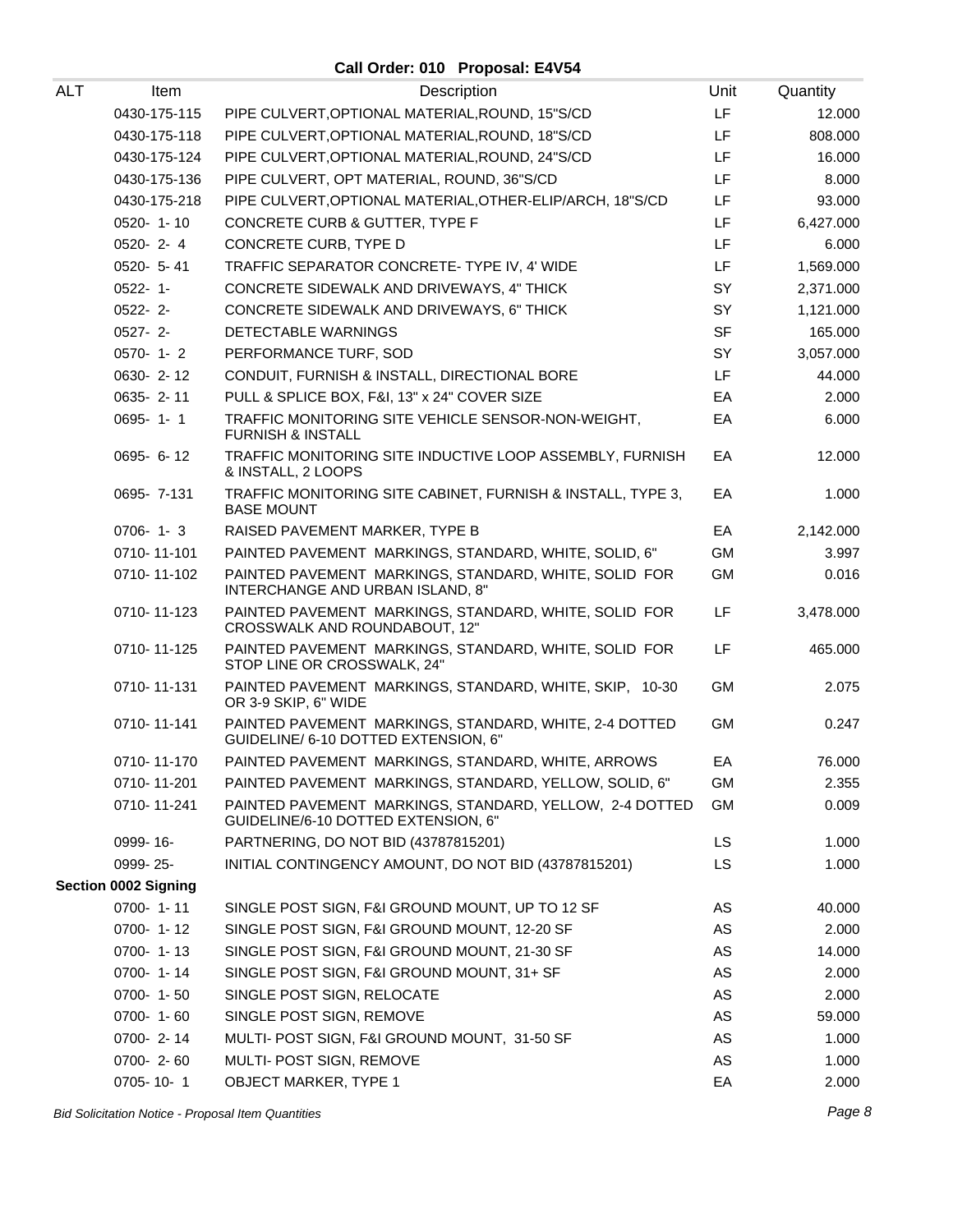| ALT | Item                              | Description                                                                                | Unit      | Quantity   |
|-----|-----------------------------------|--------------------------------------------------------------------------------------------|-----------|------------|
|     | $0705 - 11 - 1$                   | DELINEATOR, FLEXIBLE TUBULAR                                                               | EA        | 4.000      |
|     | $0706 - 1 - 3$                    | RAISED PAVEMENT MARKER, TYPE B                                                             | EA        | 564.000    |
|     | 0710-90-                          | PAINTED PAVEMENT MARKINGS, FINAL SURFACE (43787815201)                                     | <b>LS</b> | 1.000      |
|     | 0711-11-123                       | THERMOPLASTIC, STANDARD, WHITE, SOLID, 12" FOR CROSSWALK<br>AND ROUNDABOUT                 | LF        | 1,552.000  |
|     | 0711-11-125                       | THERMOPLASTIC, STANDARD, WHITE, SOLID, 24" FOR STOP LINE<br>AND CROSSWALK                  | LF        | 436.000    |
|     | 0711-11-141                       | THERMOPLASTIC, STANDARD, WHITE, 2-4 DOTTED GUIDELINE/ 6-10<br>GAP EXTENSION, 6"            | <b>GM</b> | 0.973      |
|     | 0711-11-170                       | THERMOPLASTIC, STANDARD, WHITE, ARROW                                                      | EA        | 53.000     |
|     | 0711-11-224                       | THERMOPLASTIC, STANDARD, YELLOW, SOLID, 18" FOR DIAGONAL<br>OR CHEVRON                     | LF        | 8.000      |
|     | 0711-11-241                       | THERMOPLASTIC, STANDARD, YELLOW, 2-4 DOTTED GUIDE LINE /6-<br>10 DOTTED EXTENSION LINE, 6" | <b>GM</b> | 0.973      |
|     | 0711-14-125                       | THERMOPLASTIC, PREFORMED, WHITE, SOLID, 24" FOR<br><b>CROSSWALK</b>                        | LF        | 880.000    |
|     | 0711-14-160                       | THERMOPLASTIC, PREFORMED, WHITE, MESSAGE                                                   | EA        | 12.000     |
|     | 0711-14-170                       | THERMOPLASTIC, PREFORMED, WHITE, ARROW                                                     | EA        | 12.000     |
|     | 0711-16-101                       | THERMOPLASTIC, STANDARD-OTHER SURFACES, WHITE, SOLID, 6"                                   | <b>GM</b> | 2.312      |
|     | 0711-16-102                       | THERMOPLASTIC, STANDARD-OTHER SURFACES, WHITE, SOLID, 8"                                   | <b>GM</b> | 0.016      |
|     | 0711-16-131                       | THERMOPLASTIC, STANDARD-OTHER SURFACES, WHITE, SKIP, 6",10<br>-30 SKIP OR 3-9 LANE DROP    | <b>GM</b> | 2.005      |
|     | 0711-16-201                       | THERMOPLASTIC, STANDARD-OTHER SURFACES, YELLOW, SOLID,<br>6"                               | <b>GM</b> | 1.072      |
|     | 0920-714-51                       | GREEN COLORED PAVEMENT MARKINGS, BIKE LANE, PROJECT<br>437878-1-52-01                      | <b>SF</b> | 1,933.000  |
|     | <b>Section 0003 Signalization</b> |                                                                                            |           |            |
|     | $0611 - 1 - 1$                    | <b>ITSFM SUBSURFACE DOCUMENTATION- PROJECT LENGTH</b>                                      | MI        | 2.350      |
|     | $0611 - 2 - 1$                    | ITSFM LOCATION DOCUMENTATION- INTERSECTION                                                 | EA        | 1.000      |
|     | $0611 - 2 - 2$                    | <b>ITSFM LOCATION DOCUMENTATION- ITS SITE</b>                                              | EA        | 4.000      |
|     | 0630-2-11                         | CONDUIT, FURNISH & INSTALL, OPEN TRENCH                                                    | LF        | 24.000     |
|     | 0630-2-12                         | CONDUIT, FURNISH & INSTALL, DIRECTIONAL BORE                                               | LF        | 14,955.000 |
|     | 0632-7-1                          | SIGNAL CABLE- NEW OR RECONSTRUCTED INTERSECTION,<br><b>FURNISH &amp; INSTALL</b>           | <b>PI</b> | 1.000      |
|     | $0632 - 7 - 6$                    | SIGNAL CABLE, REMOVE- INTERSECTION                                                         | PI.       | 1.000      |
|     | 0633-1-121                        | FIBER OPTIC CABLE, F&I, UNDERGROUND,2-12 FIBERS                                            | LF        | 2,333.000  |
|     | 0633-1-122                        | FIBER OPTIC CABLE, F&I, UNDERGROUND, 13-48 FIBERS                                          | LF        | 16,906.000 |
|     | 0633-1-620                        | FIBER OPTIC CABLE, REMOVE, UNDERGROUND                                                     | LF        | 702.000    |
|     | 0633-2-31                         | FIBER OPTIC CONNECTION, INSTALL, SPLICE                                                    | EA        | 192.000    |
|     | 0633-2-32                         | FIBER OPTIC CONNECTION, INSTALL, TERMINATION                                               | EA        | 240.000    |
|     | $0633 - 3 - 11$                   | FIBER OPTIC CONNECTION HARDWARE, F&I, SPLICE ENCLOSURE                                     | EA        | 68.000     |
|     | 0633- 3-12                        | FIBER OPTIC CONNECTION HARDWARE, F&I, SPLICE TRAY                                          | EA        | 32.000     |
|     | $0633 - 3 - 13$                   | FIBER OPTIC CONNECTION HARDWARE, F&I, PRETERMINATED<br><b>CONNECTOR ASSEMBLY</b>           | EA        | 220.000    |
|     | 0633-3-16                         | FIBER OPTIC CONNECTION HARDWARE, F&I, PATCH PANEL- FIELD<br>TERMINATED                     | EA        | 13.000     |
|     | 0633- 3-17                        | FIBER OPTIC CONNECTION HARDWARE, F&I, CONNECTOR PANEL                                      | EA        | 31.000     |
|     | 0633-8-1                          | MULTI-CONDUCTOR COMMUNICATION CABLE, FURNISH & INSTALL                                     | LF        | 183.000    |
|     |                                   |                                                                                            |           |            |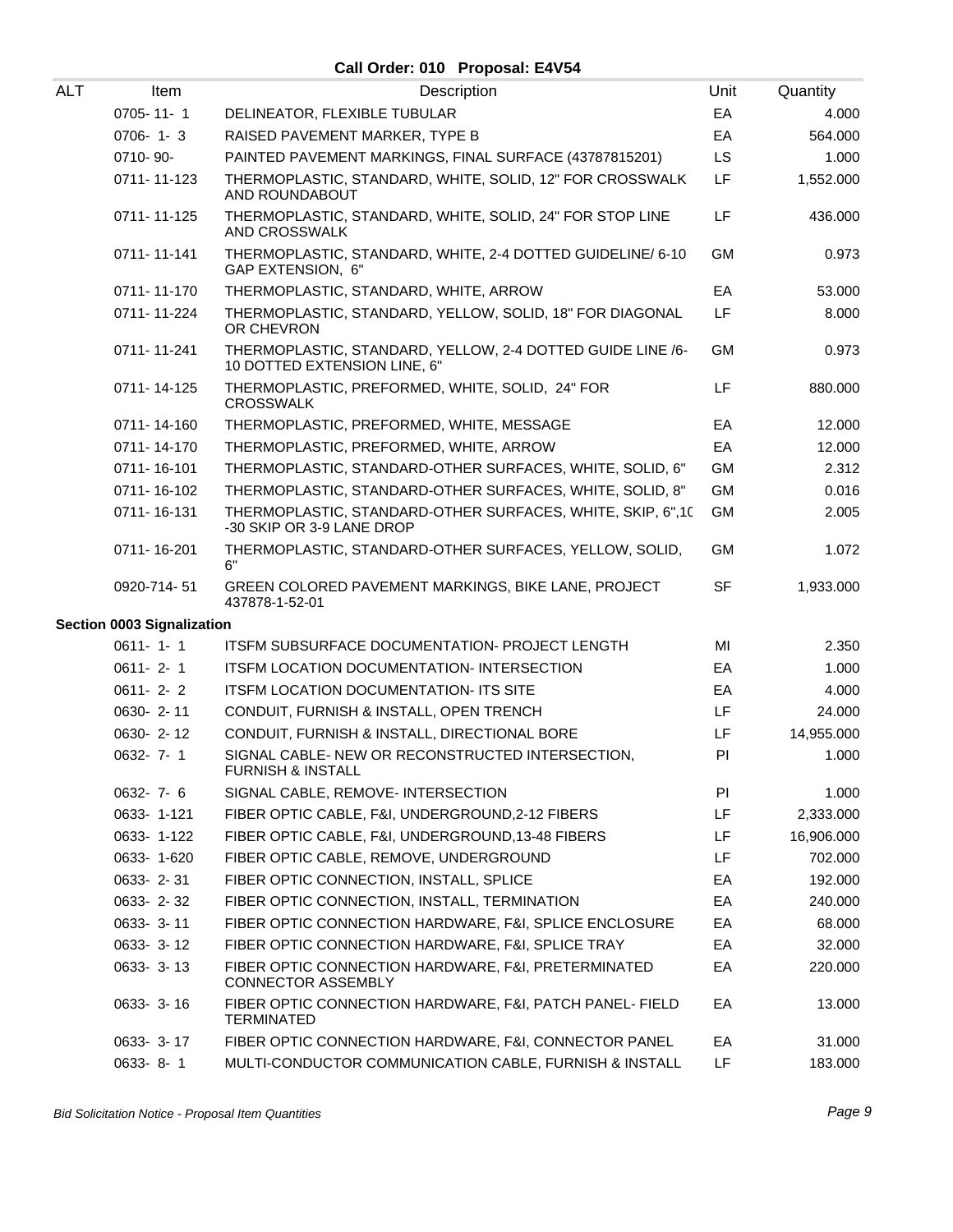| ALT | Item                          | Description                                                                        | Unit | Quantity |
|-----|-------------------------------|------------------------------------------------------------------------------------|------|----------|
|     | 0635-2-11                     | PULL & SPLICE BOX, F&I, 13" x 24" COVER SIZE                                       | EA   | 35.000   |
|     | 0635-2-12                     | PULL & SPLICE BOX, F&I, 24" X 36" COVER SIZE                                       | EA   | 32.000   |
|     | $0635 - 2 - 13$               | PULL & SPLICE BOX, F&I, 30" X 60" RECTANGULAR OR 36" ROUND<br><b>COVER SIZE</b>    | EA   | 13.000   |
|     | 0639-1-122                    | ELECTRICAL POWER SERVICE, F&I, UNDERGROUND, METER<br>PURCHASED BY CONTRACTOR       | AS   | 1.000    |
|     | 0639-1-620                    | ELECTRICAL POWER SERVICE, REMOVE UNDERGROUND                                       | AS   | 1.000    |
|     | 0639-2-1                      | ELECTRICAL SERVICE WIRE, FURNISH & INSTALL                                         | LF.  | 52.000   |
|     | 0639-3-11                     | ELECTRICAL SERVICE DISCONNECT, F&I, POLE MOUNT                                     | EA   | 1.000    |
|     | $0641 - 2 - 12$               | PRESTRESSED CONCRETE POLE, F&I, TYPE P-II SERVICE POLE                             | EA   | 1.000    |
|     | 0646-1-11                     | ALUMINUM SIGNALS POLE, PEDESTAL                                                    | EA   | 8.000    |
|     | 0646-1-60                     | ALUMINUM SIGNALS POLE, REMOVE                                                      | EA   | 6.000    |
|     | 0649-21-25                    | STEEL MAST ARM ASSEMBLY, FURNISH AND INSTALL, DOUBLE ARM<br>78'-60'                | EA   | 4.000    |
|     | 0649-26-3                     | STEEL MAST ARM ASSEMBLY, REMOVE, SHALLOW FOUNDATION-<br><b>BOLT ON ATTACHMENT</b>  | EA   | 4.000    |
|     | $0650 - 1 - 14$               | VEHICULAR TRAFFIC SIGNAL, FURNISH & INSTALL ALUMINUM, 3<br>SECTION, 1 WAY          | AS   | 24.000   |
|     | 0650-1-19                     | VEHICULAR TRAFFIC SIGNAL, FURNISH & INSTALL ALUMINUM, 5<br>SECTION CLUSTER, 1 WAY  | AS   | 8.000    |
|     | $0653 - 1 - 11$               | PEDESTRIAN SIGNAL, FURNISH & INSTALL LED COUNTDOWN, 1<br><b>WAY</b>                | AS   | 8.000    |
|     | 0660-2-106                    | LOOP ASSEMBLY, F&I, TYPE F                                                         | AS   | 24.000   |
|     | 0665-1-12                     | PEDESTRIAN DETECTOR, FURNISH & INSTALL, ACCESSIBLE                                 | EA   | 8.000    |
|     | 0670- 5-110                   | TRAFFIC CONTROLLER ASSEMBLY, F&I, NEMA                                             | AS.  | 1.000    |
|     | 0670- 5-600                   | TRAFFIC CONTROLLER ASSEMBLY, REMOVE CONTROLLER WITH<br><b>CABINET</b>              | AS   | 1.000    |
|     | 0676-2-600                    | <b>ITS CABINET- REMOVE</b>                                                         | EA   | 1.000    |
|     | 0676-2-803                    | ITS CABINET, FURNISH & INSTALL, PROJECT 437878-1-52-01                             | EA   | 1.000    |
|     | 0682-1-133                    | ITS CCTV CAMERA, F&I, DOME ENCLOSURE - NON-PRESSURIZED,<br>IP, HIGH DEFINITION     | EA   | 1.000    |
|     | 0682-1-600                    | ITS CCTV CAMERA, REMOVE & DISPOSAL                                                 | EA   | 1.000    |
|     | $0684 - 1 - 1$                | MANAGED FIELD ETHERNET SWITCH, FURNISH & INSTALL                                   | EA   | 5.000    |
|     | 0700-3-202                    | SIGN PANEL, FURNISH & INSTALL OVERHEAD MOUNT, 12-20 SF                             | EA   | 8.000    |
|     | $0700 - 5 - 22$               | INTERNALLY ILLUMINATED SIGN, FURNISH & INSTALL, OVERHEAD<br><b>MOUNT, 12-18 SF</b> | EA   | 4.000    |
|     | 0715-11-30                    | LUMINAIRE WITH BRACKET, FURNISH & INSTALL                                          | EA   | 6.000    |
|     | <b>Section 0004 Utilities</b> |                                                                                    |      |          |
|     | $0425 - 5 - 1$                | MANHOLE, ADJUST, UTILITIES                                                         | EA   | 2.000    |
|     | $0425 - 6 -$                  | VALVE BOXES, ADJUST                                                                | EA   | 9.000    |
|     | 0999-25-                      | INITIAL CONTINGENCY AMOUNT, DO NOT BID (43787815601)                               | LS.  | 1.000    |
|     | 0999-26-                      | LOCAL AGENCY INITIAL CONTINGENCY AMOUNT (DO NOT BID)<br>(43787815602)              | LS.  | 1.000    |
|     | 1050-16-004                   | UTILITY PIPE, REMOVE & DISPOSE, 8-19.9"                                            | LF   | 590.000  |
|     | 1050-41-202                   | UTILITY PIPE- POLYETHYLENE, FURNISH & INSTALL, WATER/SEWER,<br>2"                  | LF   | 60.000   |
|     | 1050-51-208                   | UTILITY PIPE- DUCTILE IRON/CAST IRON, FURNISH & INSTALL,<br>WATER/SEWER, 8"        | LF   | 526.000  |